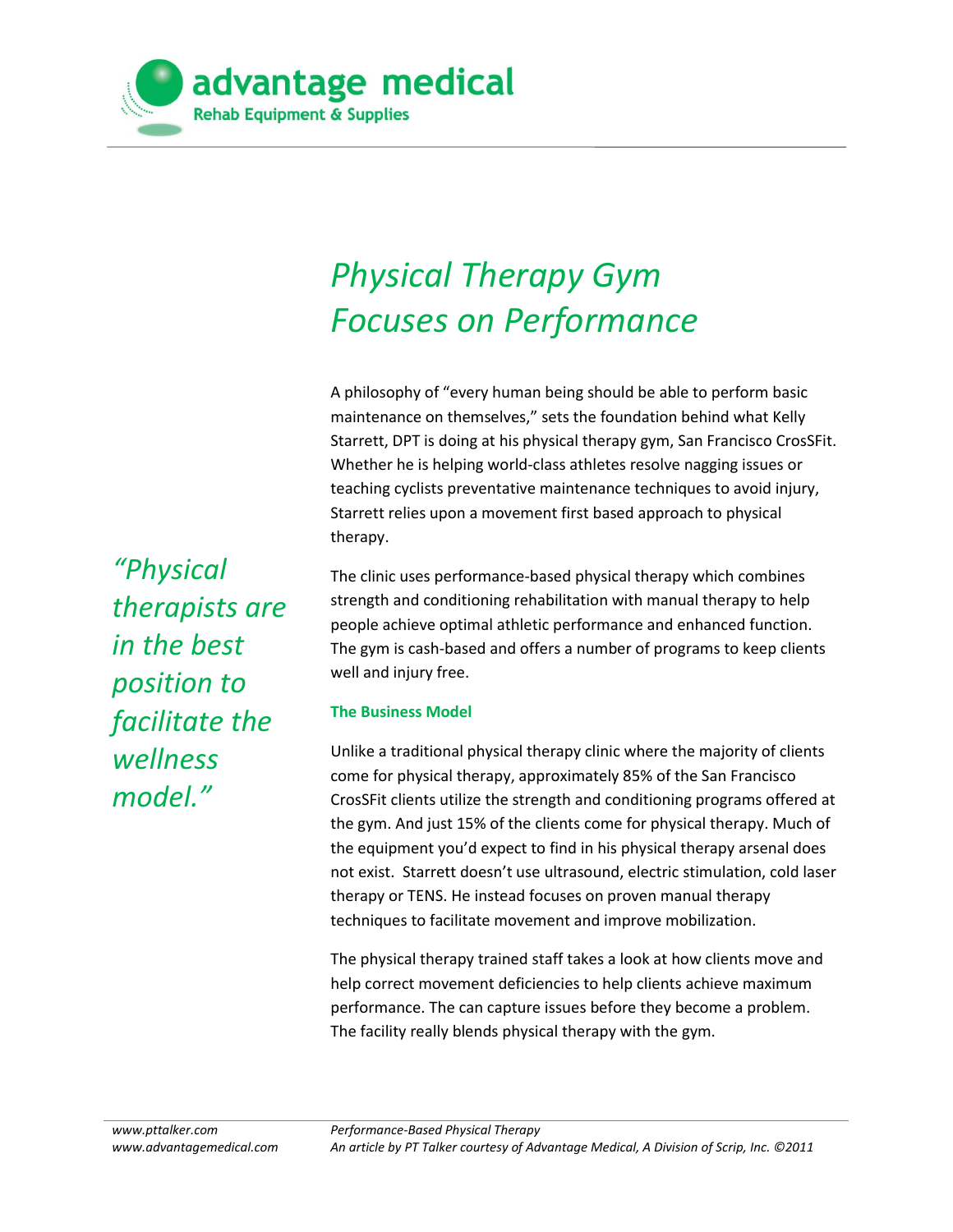

#### **Preventative Maintenance 24/7**

*"Every human being should be able to perform basic maintenance on themselves."* Starrett's commitment to empowering individuals to maximize their performance and prevent injury doesn't end at the gym. He's also undertaken a project that involves creating 365 videos showcasing basic preventative maintenance exercises anyone can do to help prevent injury on his [Mobilitywod](http://www.mobilitywod.com/) blog.

His videos cover everything from completing a 10-minute squat test to stretches to do after a long car ride. The videos take people on a journey towards better performance. The website serves as a great resource for physical therapist to share with their patients.

*To learn more about performance-based physical therapy listen to a full podcast with Kelly Starrett, DPT at PTTalker.com.*